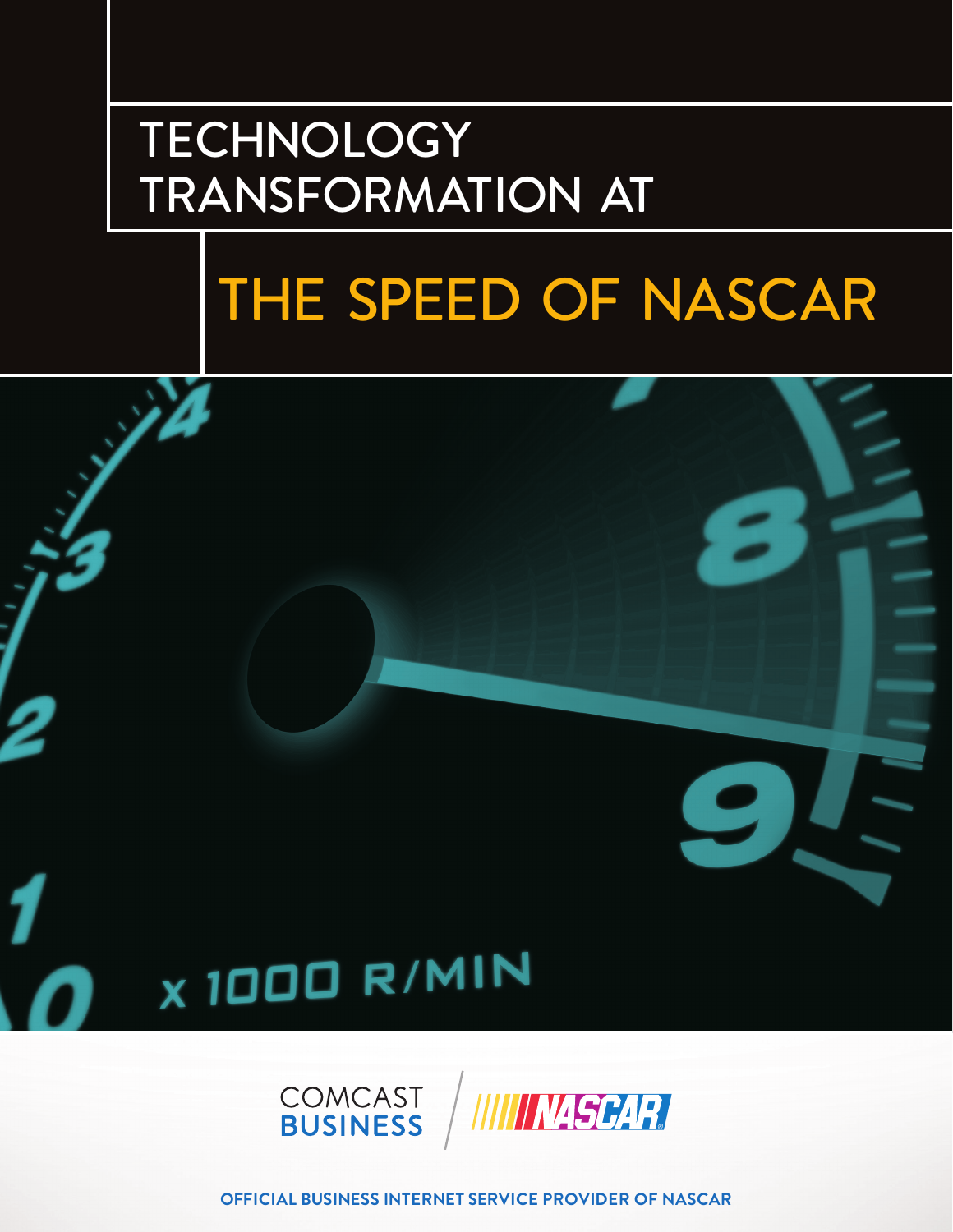**NASCAR races will always be about high-horsepower supercars blazing around the track at mind-bending speeds. Behind the scenes, though, Ethernet technology is an increasingly important variable in NASCAR's success formula.**

#### **INTRODUCTION: SUPPORTING A HEAVYWEIGHT INFRASTRUCTURE**

**1** Leveraging technology to maximize the business opportunities it represents is no small challenge at any midsized or large enterprise, but what NASCAR (the National Association for Stock Car Auto Racing) faces in this arena is enough to make any IT specialist's blood run cold. Imagine having to set up a high-performing network capable of hitting demanding scalability, reliability, and flexibility KPIs in a day or less, only to tear it all down again a few days later.

Now, imagine having to do that dozens of times a year – on a weekly basis throughout the racing season. That's the challenge facing NASCAR's Technology team, and not only are they meeting it regularly, their success is enabling improved driver safety and racing team performance along with enhanced inspection and operations efficiency for NASCAR officials.

#### » **The key ingredient in NASCAR's formula for that success? Ethernet.**

NASCAR has a massive audience, with millions of fans in the U.S. alone following the sport. From kickoff events in February through championship rounds in November, the 2015 NASCAR schedule includes 36 Sprint Cup Series, 33 XFINITY Series, and 23 Camping World Truck Series races. The Sprint Cup is NASCAR's most popular series, and attendance at flagship events like the Daytona 500 and the Coca-Cola 600 routinely surpasses 100,000 fans. Stock car racing is very much a team sport, and NASCAR itself is a massive enterprise with corresponding technology challenges. Its infrastructure has to support the needs of participating racetracks, race teams, corporate sponsors, and its own employees.

#### **LESS-THAN-PERFECT LEGACY SOLUTIONS**

Precision and optimization are critical to NASCAR, in everything from safety and inspection on the NASCAR side to performance and consistency on the race team side. Innovation and technology help drive the enterprise and are key to the sport's evolution; connectivity, of course, is a prime enabler of those values. Providing reliable connectivity has long been a major challenge, and the IT specialists at NASCAR along with the individual race teams have leveraged »

various technologies to meet it. While those solutions were state-of-the-art at the time they were deployed, they all had serious shortcomings.

Early on, NASCAR used T1 lines, which meant relying on the phone company to provide hard cable connections to dozens of individual tech trucks at race venues, and sometimes relying on heated competition to secure those connections. The next phase of evolution was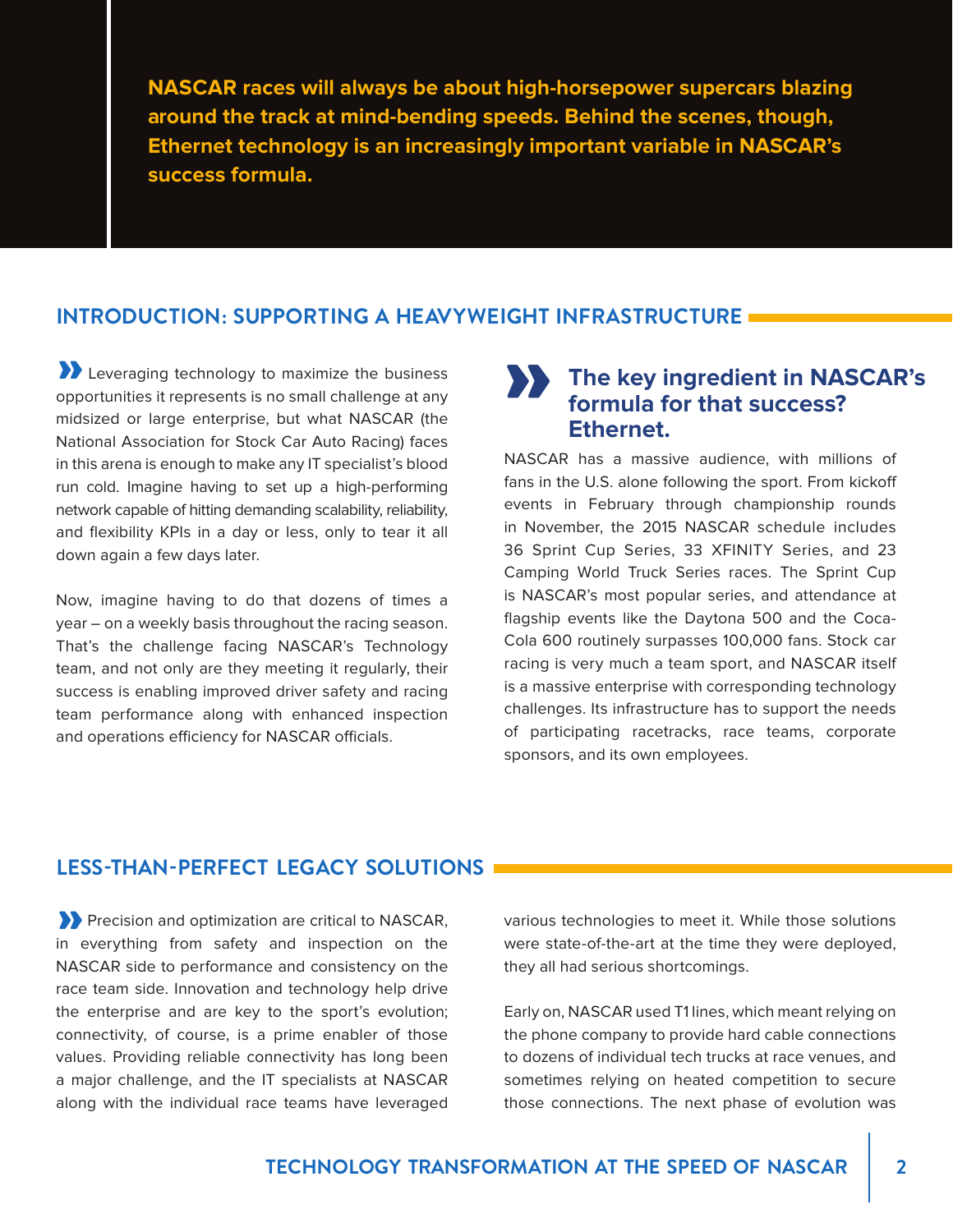cellular, which worked well until cell phones and other mobile devices soared in popularity. Once the fans arrived at the racetrack, bandwidth availability got hammered. Satellite solutions were tried with varying degrees of success. Latency and weather were major obstacles. "Space is really far away, and you can't change that, you can't rewrite physics. We had constant problems with satellite latency, and the weather was also an issue," said Jim Foley, chief technology officer

at Joe Gibbs Racing. "A big storm would come through and we couldn't get the satellite to lock back on, which was extremely frustrating. We have a business to run here. Being off-line costs us time and money, and that's something no business can afford."

#### **THE ULTIMATE GOAL: A HIGH-PERFORMANCE, RELIABLE NETWORK**

The nature of NASCAR's underlying physical infrastructure is diverse and diffuse, with the 29 U.S. racetracks where its events take place owned by different entities. In light of the limitations encumbering its previous technology networks, NASCAR set its sights on a transformative solution that would provide it with its own highly reliable, highperforming network that could be used at all venues. Its goals for the network included:  $\sum_{w \in S}$ 

- » Improved communication among NASCAR officials, operations personnel, and race teams.
- » Improved safety for drivers through enhanced inspection processes leveraging more consistent data exchange. Inspection protocols would be more accurate, take less time, and be capable of sharing and storing RFID and manufacturers' certifications.
- » Improved performance. Satellite and T1 latency issues were a major consideration in this area. NASCAR believed the ability to share data within the cloud would transform the way it does business, and they needed reliable connectivity that would allow race officials to use their officiating hauler without worrying about bandwidth issues.
- » Multitasking capabilities for devices, which would be achieved by moving applications to the cloud. Besides making devices more flexible, a cloud solution would allow the NASCAR operations team and the individual racing teams to bring their own data into the garage and trackside.
- » Providing Internet and local network access to race teams via private cable modem network. To achieve this objective, NASCAR now works with ARRIS to set up a private cable modem network at every race, which the race teams can use to access the Internet and communicate between the team hauler, garage area, and pit road during a race.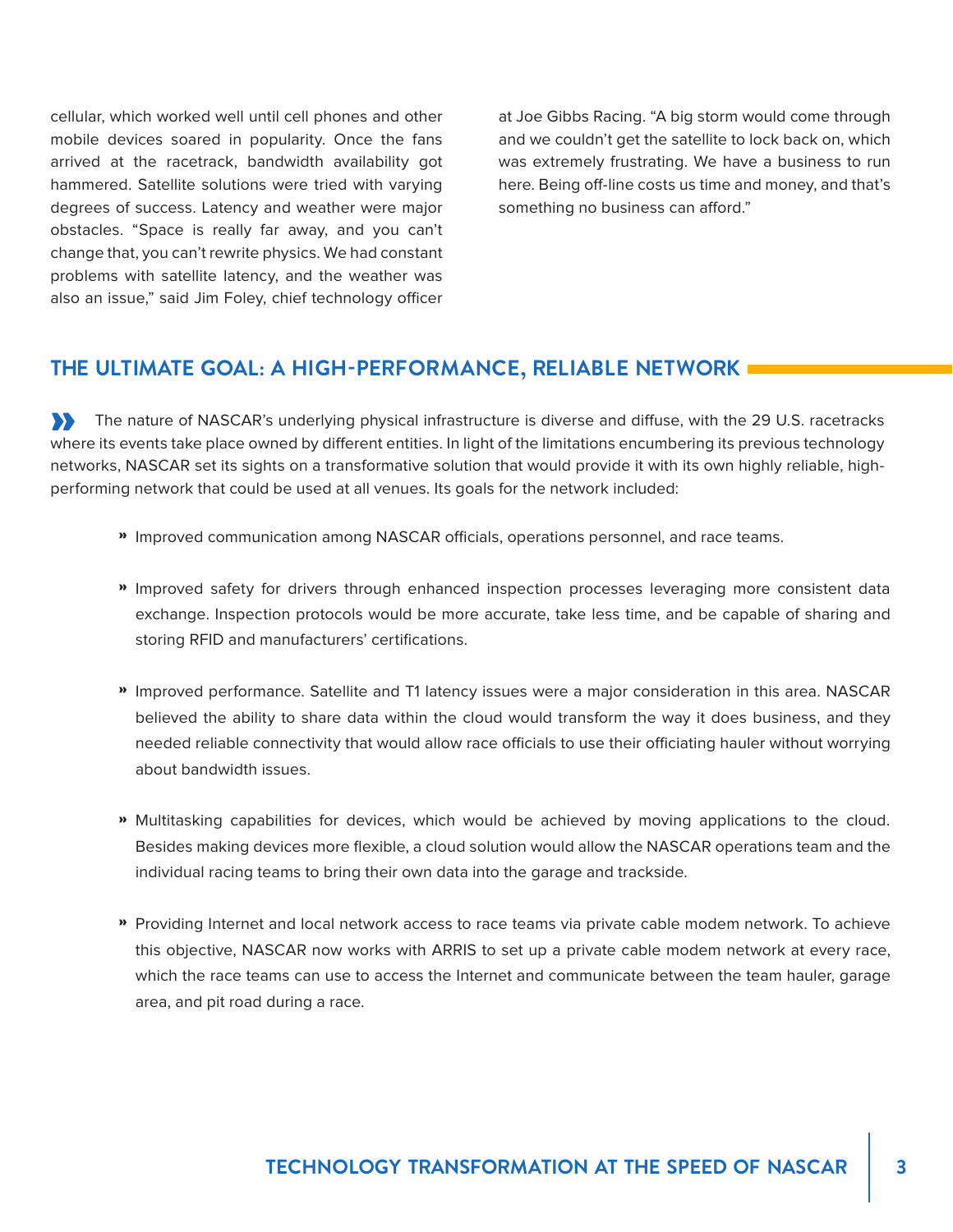#### **ETHERNET AS STRATEGIC ANCHOR**

**1** Ethernet over fiber is playing a pivotal role in the success of NASCAR's newest technology endeavor. Ethernet's power is improving NASCAR's operations and enabling more productive access to critical applications. WiFi enables better race officiating, and network dependability is improving race team procedures. Network connectivity is now more reliable, more available, and less susceptible to weather conditions. Ethernet technology is cost efficient and scalable. The resulting increase in bandwidth and connectivity makes it possible for NASCAR and race teams to automate more processes and to benefit from the precision that digital technology brings to engineering.

The speed and reliability of Ethernet allows NASCAR to provide improved access to data and communication among race team members at the track.

The increased bandwidth and reduced latency provide new opportunities for teams to migrate their software programs in the direction of best practices within the industry. No longer hampered by having to jury-rig work-arounds or deal with slow networks, race teams can now connect numerous devices to the racetrack network simultaneously and have them all operate at much higher speeds than was possible in the past.

**Moving to an Ethernet-based " solution and seeing the reliability that most businesses take for granted come into our sport has really changed things quite a bit. "**

**– Jim Foley, Chief Technology Officer at Joe Gibbs Racing**



### **NASCAR IN-TRACK NETWORK**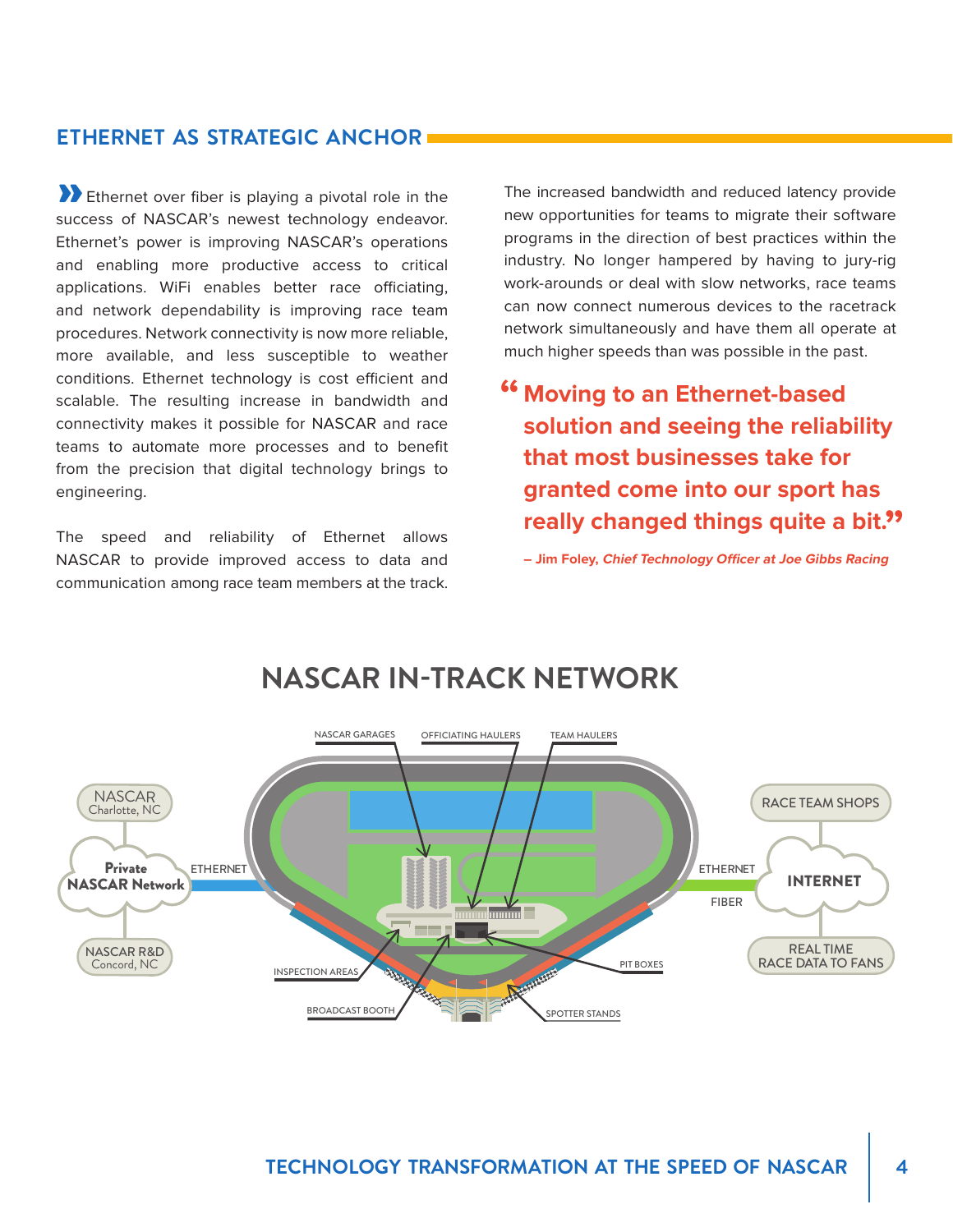#### **THE BENEFITS OF NETWORK RELIABILITY**

It would be difficult to overstate the importance of network reliability in a sport that involves dozens of powerful race cars flying around a different racetrack every week at speeds that often exceed 200 miles per hour. That's not the only unique challenge for NASCAR's tech team. It also faces the daunting task of setting up and tearing down a complete network in a different location almost every week during a race season that runs from February through November. And the network has to work right out of the box, each and every time.

Network reliability is an important consideration for enterprises of all types, but it is even more important in NASCAR racing because it affects the safety of drivers, pit crew members, and officials. Everything about the cars, the tracks, and the conditions is carried over the network, so it needs to be up and running without fail.

Improved network performance also helps make NASCAR teams more competitive. The information that crew chiefs constantly feed drivers during a race is a critical factor in team performance, and it can

spell the difference between the checkered flag or an also-ran finish. All the information a driver receives is communicated through the crew chief and a spotter. The value of that information hinges on how much data they can get on a computer screen – or multiple screens. Real-time analytics now provide immediate, meaningful feedback to drivers after test laps, and a crew chief sitting in a team's "war wagon" (a central repository for each team's tools, technology, and other race-day gear) can quarterback the entire race, making critical decisions that are instantly transmitted to the driver.

Ethernet makes all those capabilities plug-and-play for NASCAR race teams, which can connect to the Internet the moment they arrive at the track. During the race, crews have access to a live timing and scoring feed, a critical communication tool that keeps them updated on their cars' positions and lap times – key variables in the competitive equation.

#### **BIG IMPROVEMENTS – ON AND OFF THE TRACK**

If the ability of race crews to convey what's happening both on the track and on pit road gets a significant boost from Ethernet over fiber technology.

**One of the most notable changes is that all team members can now connect their mobile devices to the network – vastly expanding the scope of contributions a team's IT professionals can make to the race-day effort.** »

At the same time, all crew members can use their mobile devices to access critical race data and to know exactly where they need to be and when they need to get there. The network supports race team apps that remotely control certain activities in the pit box (another name for the war wagon), and access to the cloud through the robust Ethernet-based network gives teams instant access to their own data anytime and anywhere, from the garage to the track.

The network has also made pit road officiating a more transparent process by enabling real-time video from NASCAR's new mobile pit-road inspection system to be sent directly to each team. Prior to the launch of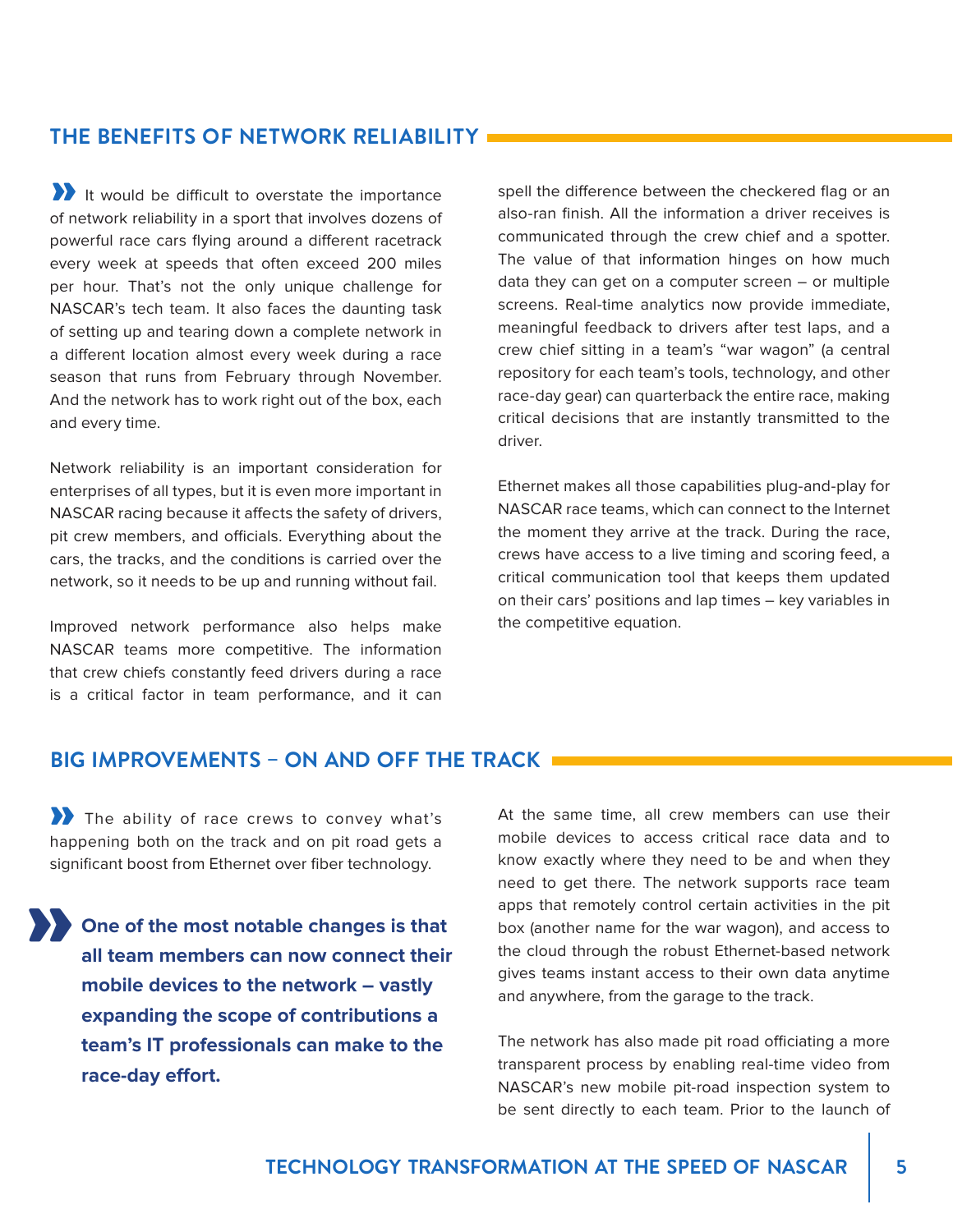its new inspection system, NASCAR fielded a team of 43 officials – one for each race team – on pit road during races. Their daunting charge was to monitor each car as it pitted for tire changes, fueling, wedge adjustments, and tear-offs (removal of the Mylar layers on windshields) – a frenetic process that involves half a dozen pit crew members moving in choreographed chaos and taking a mere 12 seconds. Just staying out of the way – and uninjured – was challenging enough for the NASCAR officials, not to mention making sure teams were in compliance with all NASCAR rules and regulations.

Now, NASCAR's officials are out of harm's way, conducting those inspections remotely, through a bank of 45 cameras that feeds video directly into the new NASCAR Officiating Trailer. The stark white interior of the jet-black trailer is lined with workstations outfitted with laptops and hi-res monitors. It doesn't just give officials eyes on what's happening in the pits; it provides a wealth of information to crew chiefs. So instead of spending time contesting violations, they can review video feeds and focus on helping their teams work better, smarter, and faster.

NASCAR Productions, the racing giant's Emmy Awardwinning media, marketing, and entertainment subsidiary, also benefits from the new fiber-based Ethernet network, especially the ability to quickly and easily transfer large video files between race locations and its state-of-the-art production facility in Charlotte, North Carolina. NASCAR Productions creates a wide range of content, from TV shows and commercials to feature-length films and short-form videos used on the Web and in mobile applications. Hundreds of people are involved in video production efforts on race day, all working on the fly. Ethernet provides more speed and reliability to support all the processes behind that enormous undertaking.

"The new gigabyte Ethernet has really changed the landscape for us," said Steven Worling, managing director of NASCAR Information Technology.

- **involved has really transformed our sport. ?? " Our challenge was building an infrastructure that will help service not just NASCAR and NASCAR Productions, but also our broadcast partners, the race teams, our sponsors, and the racetracks themselves. Being able to bring faster and greater connectivity to all parties** 
	- **Steven Worling, Managing Director of NASCAR Information Technology**

#### **WHAT'S NEXT FOR NASCAR**

The impact of NASCAR's new Ethernet-enabled technology network on the sport of stock car racing has been enormous, especially in the areas of NASCAR operations and officiating and race team competitive capabilities and safety. Now NASCAR envisions it playing an equally transformative role in the fan experience going forward. The key will be providing more – and more meaningful – data to fans through their mobile devices. Modern racetracks are huge facilities spanning hundreds of acres. NASCAR sees datadriven solutions to provide fans with basic information

on parking, seat location, ancillary events, concession stands, etc., as a logical next step. It's also looking at ways to push relevant data about teams, cars, standings, weather, track conditions, and other race-related topics to fans in a way that will make the racetrack experience more engaging. Achieving those goals will require additional investment in technology, but NASCAR seems inclined to pursue it.

"Data is the biggest demand. The majority of today's fans, especially the younger generations, are all heads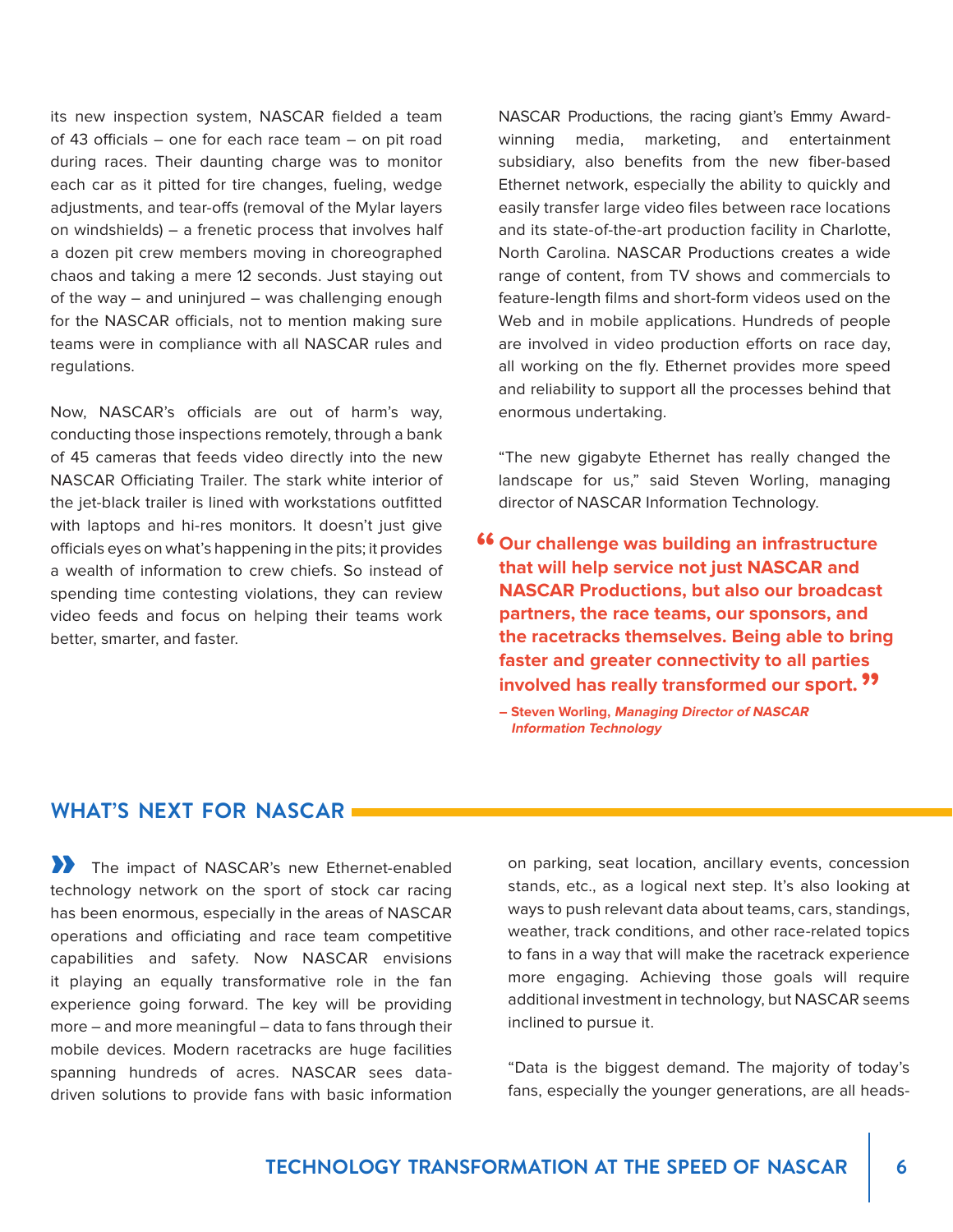down with their devices," Worling said. "They need data, so we're already road-mapping to move to a 2-gigabyte circuit."

#### **We feel that, within about the next five vears, we'll probably be thinking about years, we'll probably be thinking about 5 gig to 10 gig and beyond. The bandwidth has to be there to help support all the new things we want to do.<sup>99</sup><br>- Steven Worling, Mana**

**– Steven Worling, Managing Director of NASCAR Information Technology**

Racetrack operators are adopting a similar mindset, and many are looking for ways to leverage WiFi or data systems to enhance the fan experience. As data-driven consumption of this kind of entertainment increases, mobile devices may displace television as some fans' primary screen. NASCAR's plans for an Ethernetbased technology future signal its recognition of just how important this development could be. Future success will depend on NASCAR's ability to maintain connectivity across a wide range of devices and users, from internal staff and officiating crews to hosting venues to race teams and pit crews and, ultimately, to every fan and would-be fan – whether they are sitting

#### **CONCLUSION: A "LINKED IN" FUTURE**

**D** To be sure, Ethernet-enabled technology is already providing significant benefits to the sport of stock car racing. "It's made our lives simpler and a lot easier," Foley said. "It's nice to know this is an industry best practice, and we're able to use it; it's always right there at our fingertips. We didn't have that kind of network for a long time, so it's been a big step for us."

Foley's colleague at Joe Gibbs Racing, IT Director Charles Childers, agrees wholeheartedly. "The logistics of racing are enough to give anyone a headache, and having access to instant data online is invaluable," he said.

in the bleachers at the track, watching an event on their TV at home, or following the sport on their smartphone or tablet.

Already, the technology's immense potential is apparent on the NASCAR and race team sides. Steve Stum, vice president of operations and technical production at NASCAR, envisions a fast-approaching time when Ethernet will make it possible to "remote the remote," as he put it, referring to the possibility of having officials at NASCAR headquarters monitor multiple races simultaneously rather than having separate officiating teams working from trailers at the tracks. Foley is excited about the opportunity to have race car configuration specialists able to provide critical input from the race team's garage or even their own homes, rather than having to be at the track on race day.

**46** We envision a system composed of redundant circuits that allow us to quickly move data **circuits that allow us to quickly move data from multiple tracks to a central hub. It would be a 'war room' of sorts, equipped to help us officiate multiple races. "**

- **Steve Stum, VP of Operations, Technical Director**
- **f6** From the crew chief on down the line, the whole team is linked in that's all around **whole team is linked in – that's all around the track, and that's huge! The future possibilities are really exciting for NASCAR. "**

**– Charles Childers, IT Director at Joe Gibbs Racing**

Comcast is playing a part in the transformation of NASCAR technology, providing Ethernet service at a number of tracks on the NASCAR circuit. As NASCAR continues its technology evolution, Comcast looks forward to expanding its role in that development. "NASCAR is growing," said Stum. "With Comcast Ethernet solutions, we have the ability to grow, to expand, to meet the demands of our customers, our staff, and all the teams as we all race into the future together."